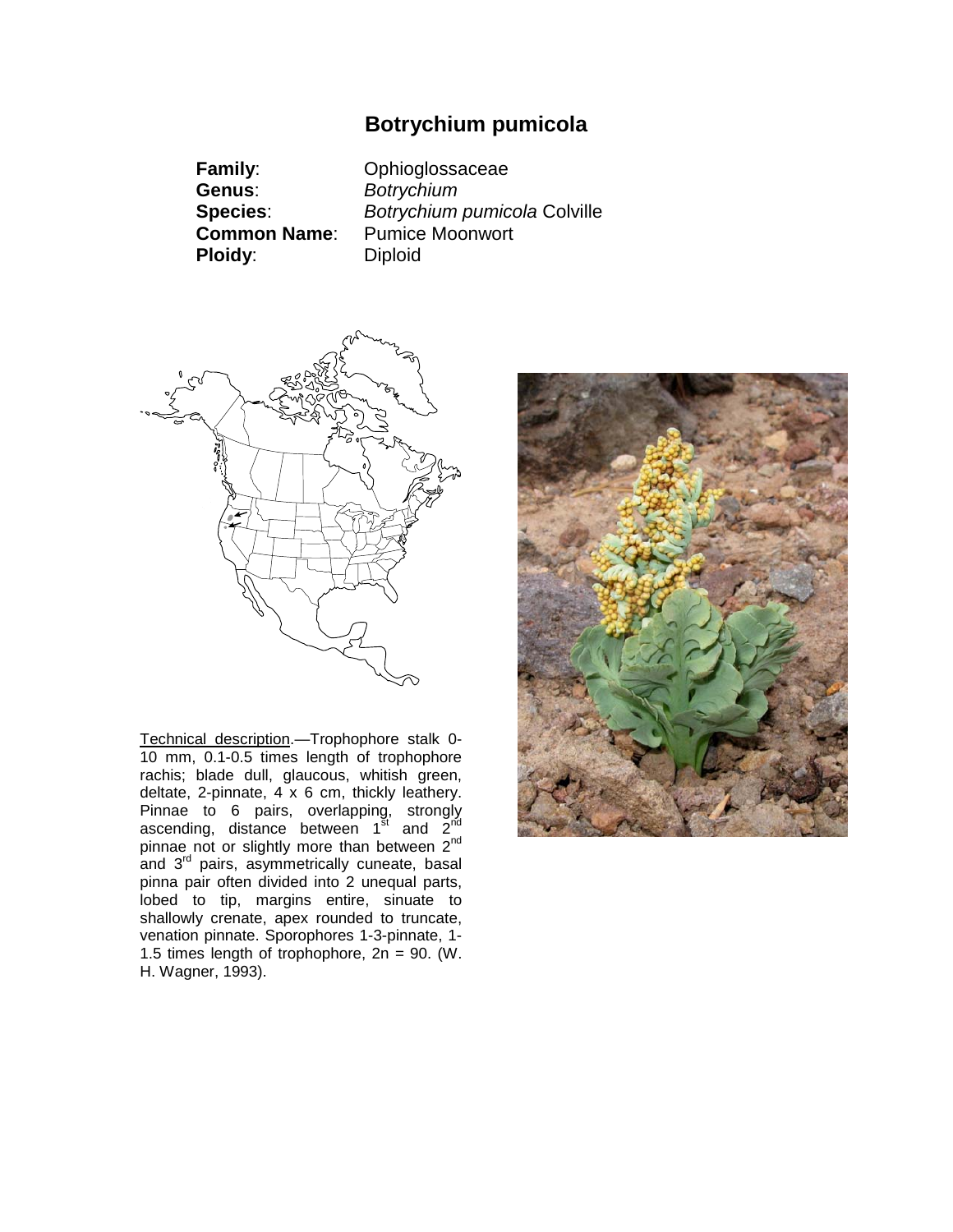#### **Taxonomy**

*Botrychium pumicola* was described by F. V. Colville in 1900 in "Our Native Ferns" by Underwood, and in the Bulletin of the Torrey Botanical Club 28:109 and plate 7, based on specimens collected from Crater Lake, Klamath County, Oregon. Clausen included *B. pumicola* as one of the six distinct species of moonworts he recognized in 1938.

## **Identification**

*Botrychium pumicola* is the only moonwort other than *B. simplex* that, in large plants, regularly has the basal pinnae elongated and pinnately divided but with the 2<sup>nd</sup> and higher pinnae remaining simple and entire to palmately lobed. [In *B. lanceolatum* and its allopolyploid derivatives, the middle pinnae are also elongated and pinnately lobed or divided.] *B. pumicola* also shares with *B. simplex* its basic pinna shape, broadly decurrent attachment to the rachis and broadly rounded trophophore apices. Despite these similarities to *B. simplex*, *B. pumicola* is highly distinct morphologically and genetically and clearly warrants its recognition at the species level.

*B. pumicola* is easily differentiated from *B. simplex* by its sessile to very short-stalked trophophore and short sporophore stalk that at maturity does not exceed the length of the trophophore. It also differs from *B. simplex* in having 2 to 4 veins entering the pinna stalk (due to the principal pinna vein dividing in the rachis well before entering the pinna stalk) vs 1 to 2 veins entering the pinna stalk in *B. simplex* (the principal pinna vein divides at the point of entering the pinna stalk) and production of underground gemmae. Other important differences are in spore size, those of *B. pumicola* averaging about 34 micrometers as compared to the unusually large spores of *B. simplex* averaging 46 micrometers (Farrar and Johnson-Groh 1991), and the manner of their release in tetrads (tetrahedral groups of four) (see Population Genetics), whereas *B. simplex* and all other moonwort species release spores individually.

Smaller plants of *B. pumicola* that do not have the basal pinnae enlarged can be differentiated from other species with simple fan-shaped pinnae by their broad, decurrent bases with multiple veins as well as by their short-stalked and dense sporophores that release spores in tetrads.

## **Distribution and Abundance**

Until recently, *B. pumicola* has been considered to be limited in distribution to Crater Lake and surrounding area in southwestern Oregon. It was estimated in 1997 to consist of 118 populations, 60% of which contained less than 20 individuals, and a total number of plants less than 15,000 (NatureServe Explorer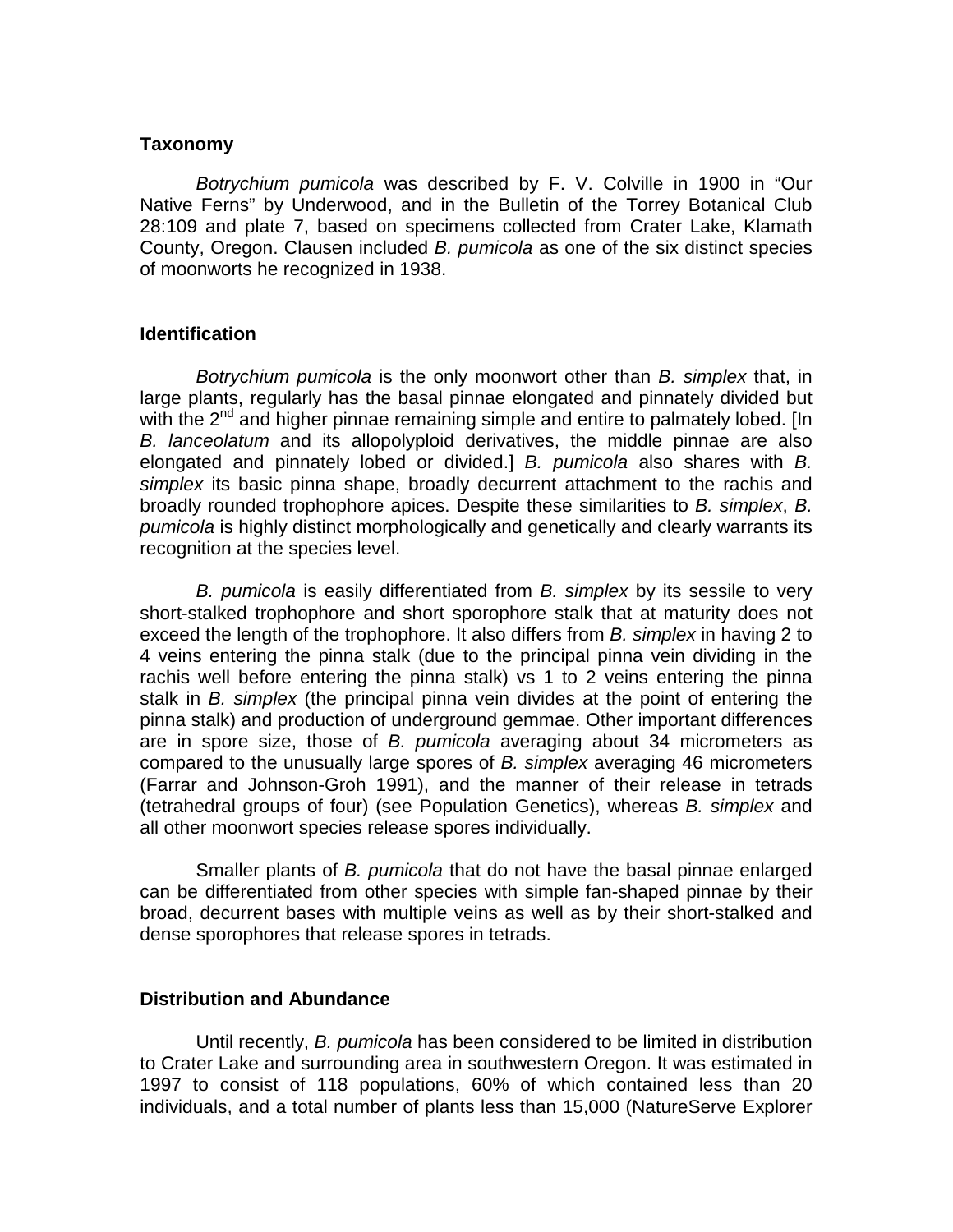2002). The NatureServe website states that "a California report (Mt. Shasta) is no longer accepted", and neither Flora North America (1993) nor the Jepson Manual of Higher Plants of California (Hickman 1993) listed its occurrence on Mt. Shasta in Siskyou Co. CA (but see discussion below).

William Bridge Cooke, in 1941, found two plants he concluded to be *B. pumicola* on Shastina, a secondary cone of Mt. Shasta in northern California, and described their occurrence as "in a basin near the spur on the south bank of Diller Canyon, west side of Shastina, near timberline" at an elevation of 9027 feet. Subsequent annotations of the specimen by R. T. Clausen and D. Wagner affirmed Cooke's identification, as well as hand-written notes presumed to be those of W. H. Wagner stating "juvenile specimen" and "spores in tetrads". No annotations have contradicted Cooke's identification.

D. R. Farrar re-examined the Cooke specimen in preparation of a revised treatment of *Botrychium* for the 2011 edition of the Jepson Flora. He found this specimen to conform in all respects to *B. pumicola*. In addition to characters of decurrent, multiveined pinna stalks, nearly sessile trophophore, short-stalked and dense sporophore and spores shed in tetrads, spores of the Cooke specimen average 35 micrometers—a size consistent with the published size of *B. pumicola* (33-36u) (Clausen 1938) and much smaller than those of *B. simplex*. Cooke's careful description of the site left no doubt that the plant was collected on Mt. Shasta in a habitat similar to that of mountain populations in Oregon. From the combined evidence, there appeared no reason to discount this historic occurrence of *B. pumicola* in California.

Based of the above evidence, a U. S. Forest Service, Mt. Shasta Ranger Station team led by Eric White scouted the presumed Cooke site in early August of 2009. Near the presumed Cooke site, Mellon Colberg, botanist for the Mt. Shasta Ranger Station, found two small populations of B. pumicola. A second trip to the site a week approximately a week later included botrychium specialists, D. R. Farrar, J. Game, and S. Roe-Anderson. This group found a total of 6 plants in the two populations found by Colberg, but found no additional populations. In 2010, two additional trips to the site led by Eric White found only one plant in the 2009 populations, but located two additional populations nearby, each coposed of two plants. Plants and sites were photographed both years. A single plant was collected in 2009 by D. R. Farrar to serve as a herbarium voucher. A small sample was taken from the common stalk of this plant to compare genetically with plants from Oregon.

#### **Habitat**

In high mountain sites, *Botrychium pumicola* typically grows in unconsolidated volcanic pumice or in glacial till containing pumice, usually on exposed ridge crests. At lower elevations, *B. pumicola* occurs in basins or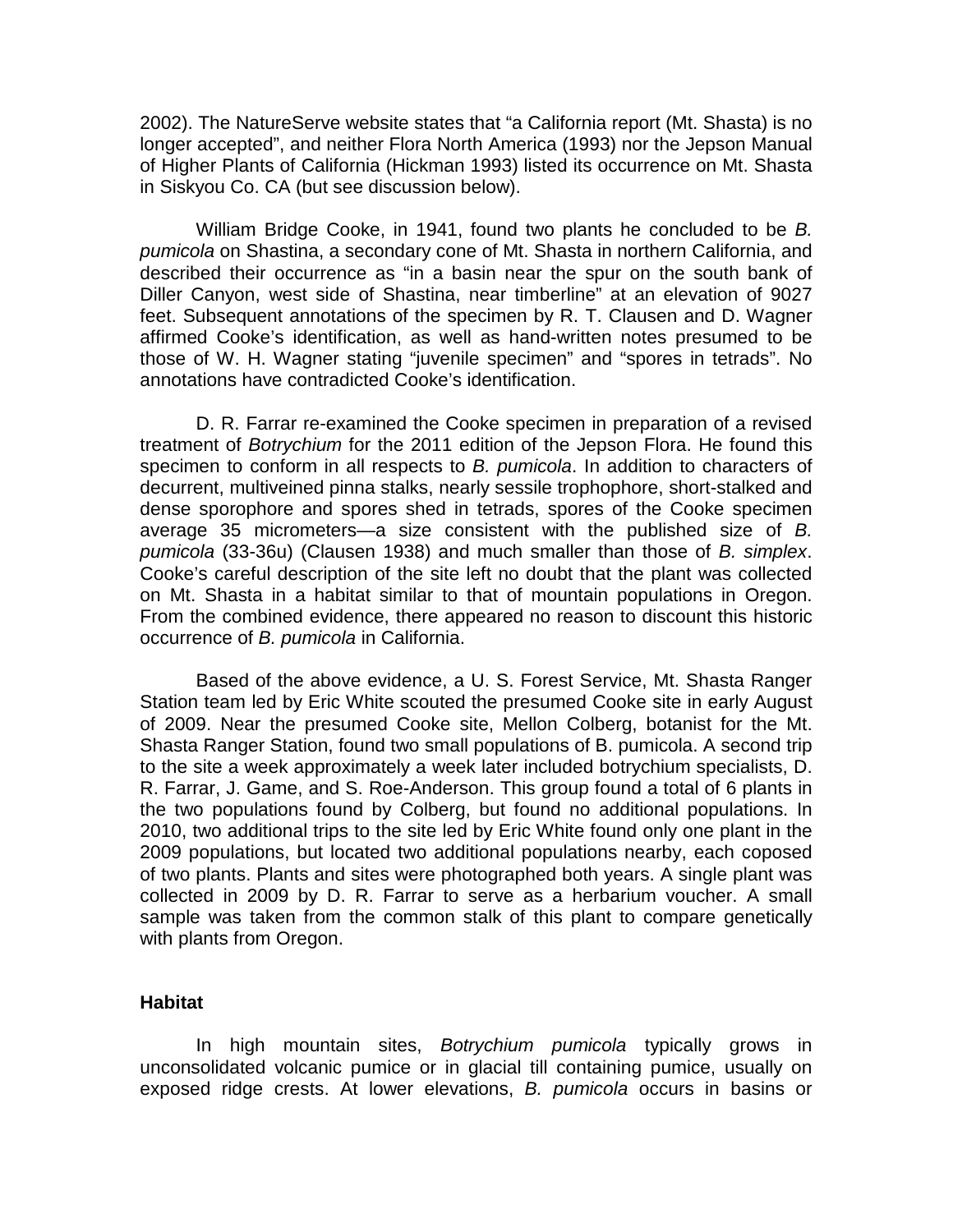drainages that retain subsurface moisture into late summer. These habitats are generally sparsely vegetated with herbs, shrubs and scattered conifers.

A single plant was excavated from an Oregon population in a lowland basin in pumice by Farrar in 2009. The common stalk of the leaf extended approximately 8 cm below the soil to where it attached to the stem apex. From this point, the stem and roots extended another 10 cm into the soil to where the stem was broken off in excavation from the remainder of the stem. The recovered 10 cm of stem supported 19 leaf scars, 20 roots and 15 gemmae. The entire length of the recovered portion, including the above ground trophophore, was approximately 25 cm. The number of leaf scars (produced one per year) indicate that the plant was more than 20 years old and had started growth more than 18 cm below the soil surface. The soil at this depth was saturated.

The habitat on Mt. Shasta in California was described by Cooke as "in a basin near the spur on the south bank of Diller Canyon, west side of Shastina near timberline". Plants found here in 2009 were in a boulder field on a windy exposed lip at the end of the glacial channel (basin of Cooke?) where the glacial lobe had spilled over the mountainside. Plants were in gravelly soil at the bases of boulders.

Possibly the windswept exposures characteristic of mountain populations of *B. pumicola* provide early emergence from snow cover that could ameliorate the short growing season at high elevations.

#### **Population Genetics**

Farrar conducted a genetic assessment of *B. pumicola* via enzyme electrophoresis examining 88 plants from 15 populations across the species' range in Oregon. Scoring of 21 gene loci revealed allelic variation at only 3 loci, this variation was limited to single plants for two loci (PGI-2 and PGM-2) and three plants for one locus (MDH-4), the latter all from the same population. Because these variant individuals are rare and each novel genotype is limited to one population, the data is of limited value in determining relationships among populations. Occurrence of the novel MDH-4 allele in 3 of 8 individuals on one population and its absence in high frequencies elsewhere supports a hypothesis of limited spore dispersal. Larger sample sizes (average sample size was 5.2 individuals per population) could increase confidence in this conclusion.

The extremely limited genetic variability in *B. pumicola* suggests a recent bottleneck in the species' history. Because of its preferred habitat on volcanic pumice, it is easy to envision such bottlenecks as having occurred repeatedly. Mt. Mazama produced the current substrate of Oregon B. pumicola in its last major eruption (creating Crater Lake) slightly less than 7,000 years ago (Harris 2005). It and other volcanoes in the Cascade Range have produced similar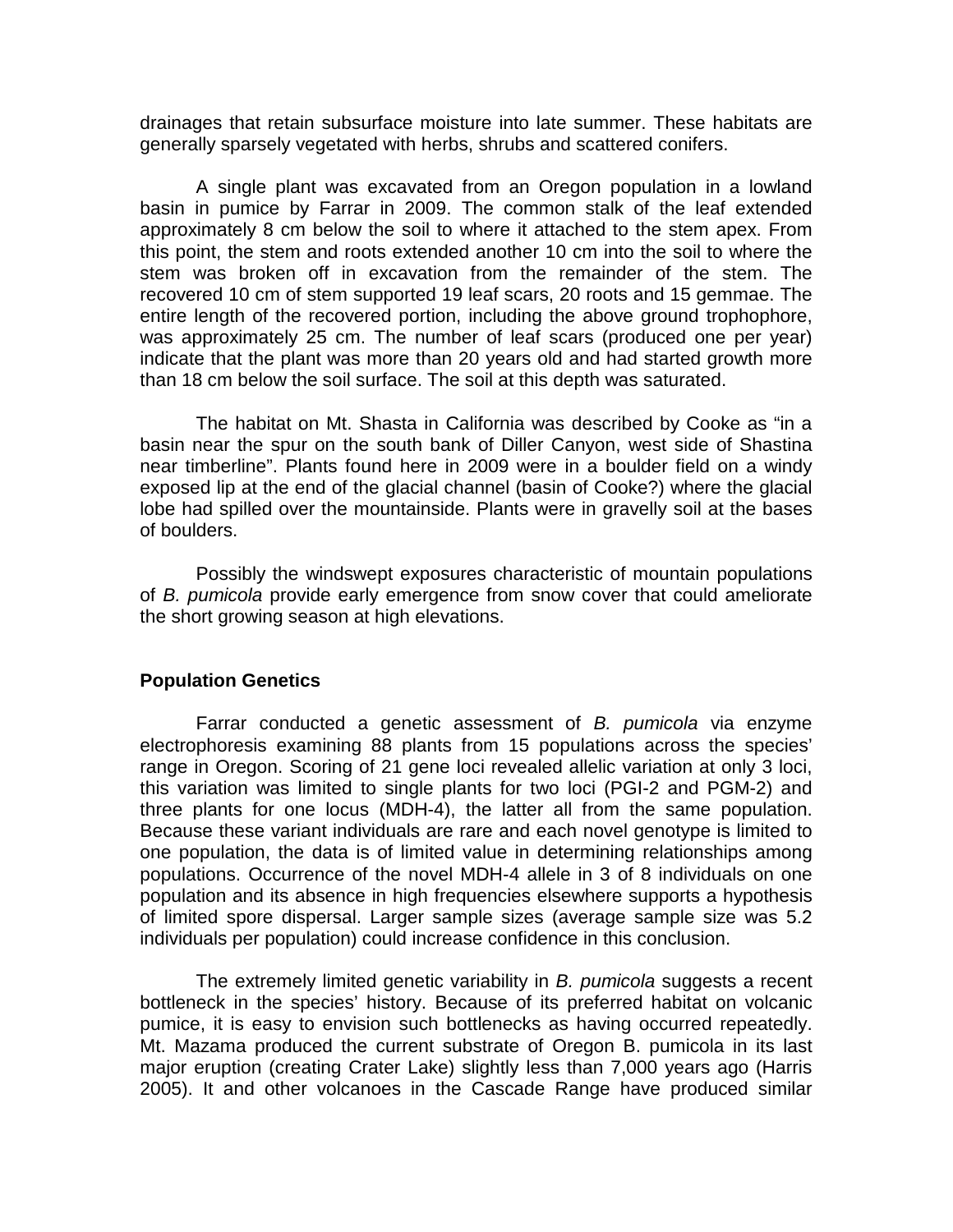ejecta many times. Mt. Shasta was active for hundreds of thousands of years prior to its last pumice ejecting eruption about 9,000 years ago (Harris 2005). Reduction of the species to one or a few remnant populations could have occurred many times through burial by new eruptions, as well as gradual modification of the pumice substrate to a more typical soil but one less supportive of *B. pumicola* (change in composition of the vegetation community would likely accompany soil development). In either case, population recovery on new substrate (pumice of appropriate post-eruption age) could have often been from one or a few individuals of a single genotype.

The enormous pumice and ash fall from Mt Mazama's last eruption deeply blanketed the Cascade Mountains north to British Columbia. Any Oregon plants existing prior to the eruption could not have survived in place. Recolonization of Mt. Mazama pumice must have occurred by spores transported from elsewhere. The Mazama ejecta did not travel far to the south. It covered only a small section in the northeast corner of California, well to the east of Mt. Shasta and Mt. Lassen. Mt. Lassen's last major eruption in 1914-1915 would likely have obliterated populations there, but the last pumice-producing eruption of Mt. Shasta predates the last eruption of Mt. Mazama. Mt. Shasta (and possibly Mt. Lassen) could have supported populations of *B. pumicola* that survived the Mt. Masama eruption and could have been the source of spores recolonizing Oregon when substrates there became suitable.

The single Mt. Shasta plant genetically analyzed in 2009 possessed a genotype identical to the common genotype of Oregon plants. While this result is not proof of a Mt. Shasta origin of the Oregon plants, it does make that hypothesis plausible. Demonstration of greater genetic variability in Mt. Shasta plants than exists in Oregon would lend stronger support to the hypothesis of a Mt. Shasta origin of the Oregon populations. It seems unlikely that the currently known populations on Mt. Shasta, do to their small numbers, could have survived over a long period of time. More likely, these populations are supported by larger populations existing elsewhere on Mt. Shasta. Continued search in similar habitats is likely to reveal such populations.

The presence of plants of *B. pumicola* on Mt. Shasta in both northern California and in the Crater Lake area of Oregon indicates a capacity for longrange dispersability of *B. pumicola* despite its adaptation for precinctiveness through release of spores in tetrad groups. However, if spore dispersal is more limited than in other *Botrychium* species, the populations colonizing newly appropriate volcanic substrate could be from a very few, or possibly a single, founding spore, and thus of a single genotype. The window of time when the pumice substrate is supportive of *B. pumicola* may be too short for appreciable genetic variation to arise through new mutation, as seems to be the case for the current Oregon populations.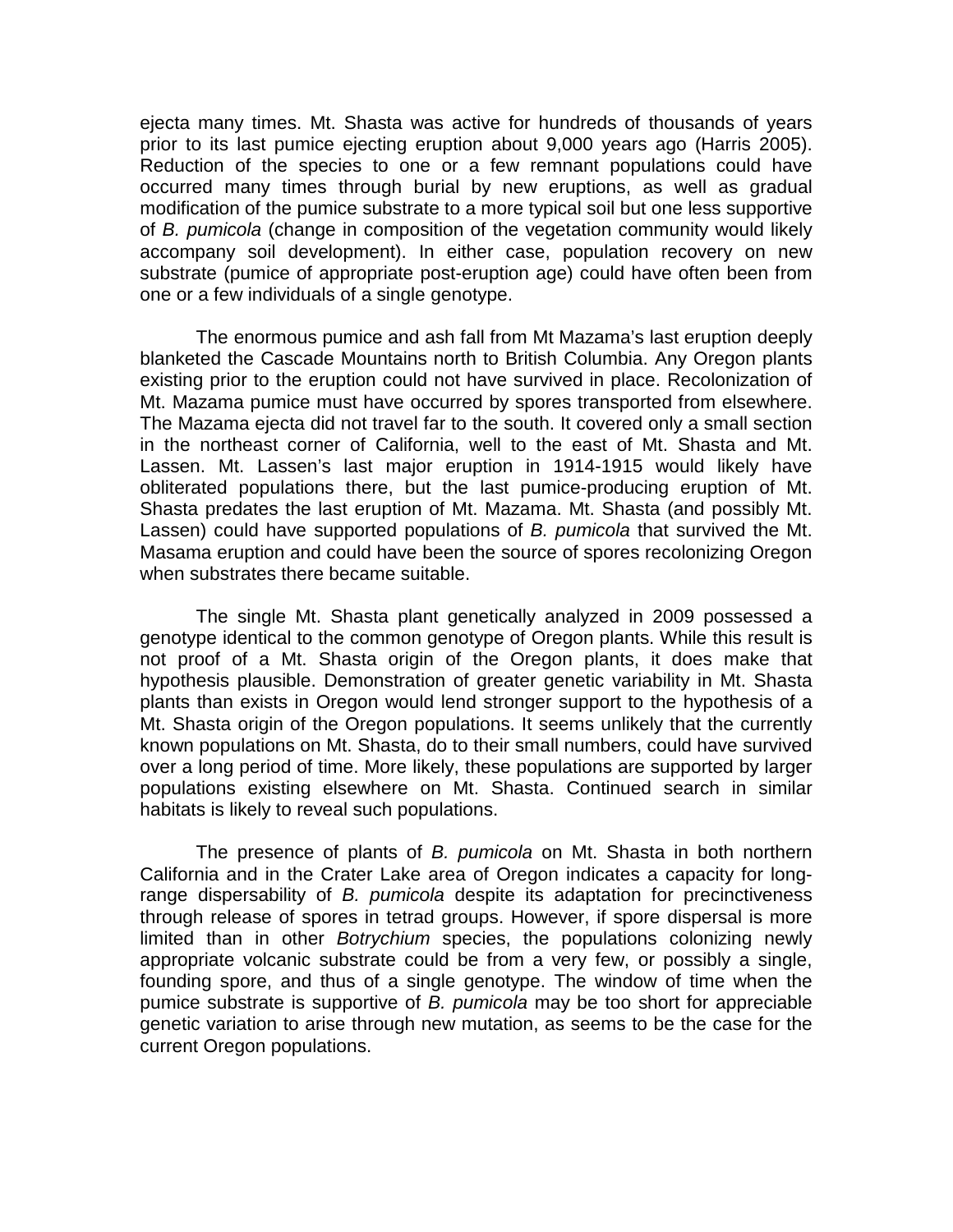The absence of genetic variability in *B. pumicola* should not be of conservation concern relative to inbreeding depression. Because *Botrychium* species reproduce primarily by intragametophytic selfing (union of sperm and egg from the same haploid gametophyte) spore-producing plants are strict homozygotes with no shielded deleterious alleles. Consequently expression of heterozygously shielded deleterious alleles (inbreeding depression) is not a possibility. In addition to sexual reproduction, *B. pumicola* reproduces locally by vegetative gemmae produced on the underground stem (Camacho and Liston, 2001). Both methods propagate the single widespread genotype, apparently welladapted to its current habitats.

*B. pumicola* may be less genetically adaptable to habitat or climate change than other species, but its genetic inflexibility is tempered by its derivation of water, minerals, and photosynthate from its mycorrhizae partner. Indications from other moonworts are that this fungal partner is one or more of the common mycorrhizal fungi that occur in a wide range of habitats. As long as the genetic basis for attracting the fungus is maintained, *B. pumicola* and other moonworts may be less sensitive to environmental change than most plant species.

# **Phylogenetic Relationships**

*B. pumicola* is genetically most similar to *B. simplex* with which it also shares a number of morphological characteristics. However, it is highly distinct from *B. simplex* (Genetic Identity = .67) and clearly warrants species recognition. *B. pumicola* is not known to have participated in the formation of any allopolyploid species.